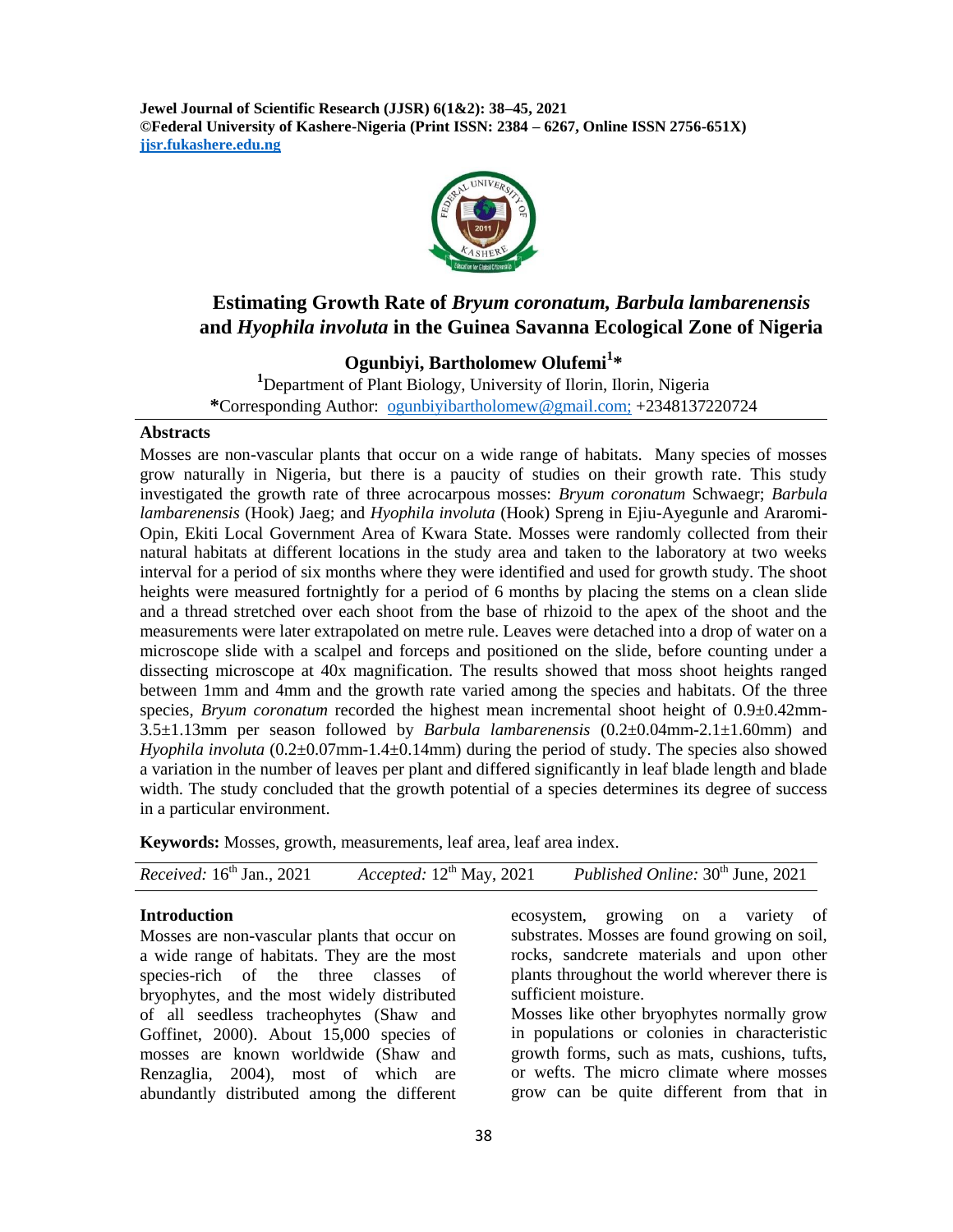general community. There is often a very precise and close relation between acidity and alkalinity of a substrate and the flora which it bears (Watson, 1971). Mosses such as *Tortella tortuosa, Fisssidens cristatus* and *Neckera crispa*, prefer soils, with a high lime content and pH. Others such as *Campylopus paradoxus* favour acid soils, while *Sphagnum* moss thrives in bogs with a soil pH as low as 3.5. However, some species of liming- loving moss species can still be found growing on acid soil.

Despite the widespread distribution of bryophytes, little is known about their growth rate throughout the world (Wang *et al.,* 2008) and information concerning research results is very scanty. The reasons for this are the difficulties researchers often have with bryophyte identification, the limited amount of the same species available for analyses due to their inconspicuous position in the ecosystem. The exclusion of many mosses from the guinea savanna ecological zone of Nigeria may have to do with the climatic features and flora composition of this area as these plants occur and grow luxuriantly in an area with high rainfall and abundant plant covers (trees). The aim of the study was to investigate the growth rate of three acrocarpous mosses: *Bryum coronatum*  Schwaegr; *Barbula lambarenensis* (Hook) Jaeg; and *Hyophila involuta* (Hook) Spreng in Kwara State. The objectives of the study were to: (a) measure the moss shoot heights; (b) estimate the numbers of leaves in each sampled species; and (c) calculate Leaf Area (LA) and Leaf Area Index (LAI) of the selected mosses.

### **Materials and Methods**

#### **Study area**

The study was conducted in Ejiu-Ayegunle and Araromi-Opin, Ekiti Local Government Area  $(8^0 \ 30^1 \ N, 50^0 \ 20^1 \ E)$  of Kwara State which is situated in the guinea savanna ecological zone of Nigeria. The study area enjoys highly seasonal climate with well defined rainy and dry seasons which vary from year to year, but basically, the rainy season is between March / April and October

(Figure 1). The mean annual rainfall within this ecosystem is 400mm. Dry season begins in November and last till late February 2020. The study area experiences high temperature all over the year round due to its latitudinal location within the tropics. The area records a minimum and maximum temperature of  $28^{\circ}$ C and  $37^{\circ}$ C, respectively with the highest air temperature usually in March while the minimum during the peak of the rainy season from the data obtained from the Meteorological station (Figure 1).

### **Sampling design and species study**

Three acrocarpous mosses: *Bryum coronatum*  $(N \ 08^{0}08.74^{\{1\}}; \ E \ 005^{0} \ 05.89^{1}),$  *Barbula*  $lambarenensis$  (N  $08^0$  01.05<sup>1</sup>; E  $005^0$  16.2<sup>1</sup>) and *Hyophila involuta* (N  $08^{0}04.08^{1}$ ; E  $005^{0}$  $13.92<sup>1</sup>$ ) were randomly collected from their natural habitats at different locations in Ejiu-Ayegunle and Araromi- Opin, Ekiti Local Government Area of Kwara State, Nigeria. Moss shoots were taken to the laboratory of the Plant Biology Department, University of Ilorin at two weeks interval for a period of six months where they were identified and used for growth study. The moss samples were washed and cleaned from mechanical impurities before use.

The moss shoot heights were measured fortnightly for a period of 6 months by placing the stems on a clean slide and a thread stretched over each shoot from the base of rhizoid to the apex of the shoot and the measurements were later extrapolated on metre rule. The numbers of leaves were counted under a dissecting microscope at 40x magnification. Forty intact leaves per plant were randomly selected and the length and breadth of each leaf blade was measured with the aid of Ocular micrometer. Leaf Area (LA) and Leaf Area Index (LAI) of the selected mosses were calculated by using the formulae of Simon (1987).

The results obtained were subjected to statistical analysis. Meteorological data of the study area during the period of study were obtained from Meteorological Stations of National Center for Agricultural Mechanization (NCAM), Kwara State.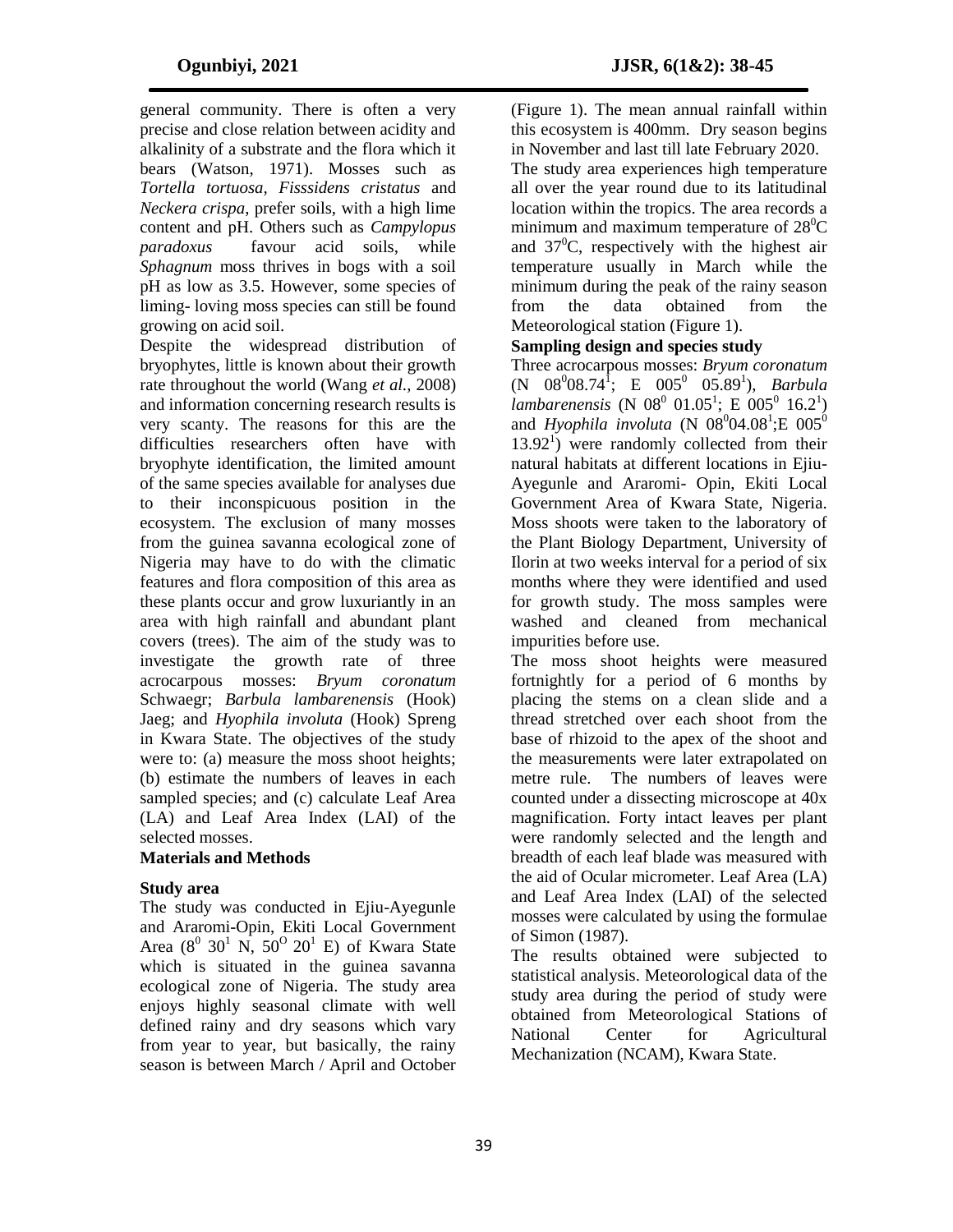

Figure 1: Meteorological data of Kwara State. (i) Mean temperature: B=maximum temp. C=minimum temp. (ii) Mean relative humidity: B=min. C=10.00hr. (iii) Mean rainfall: B=Total rainfall C=No of raindays.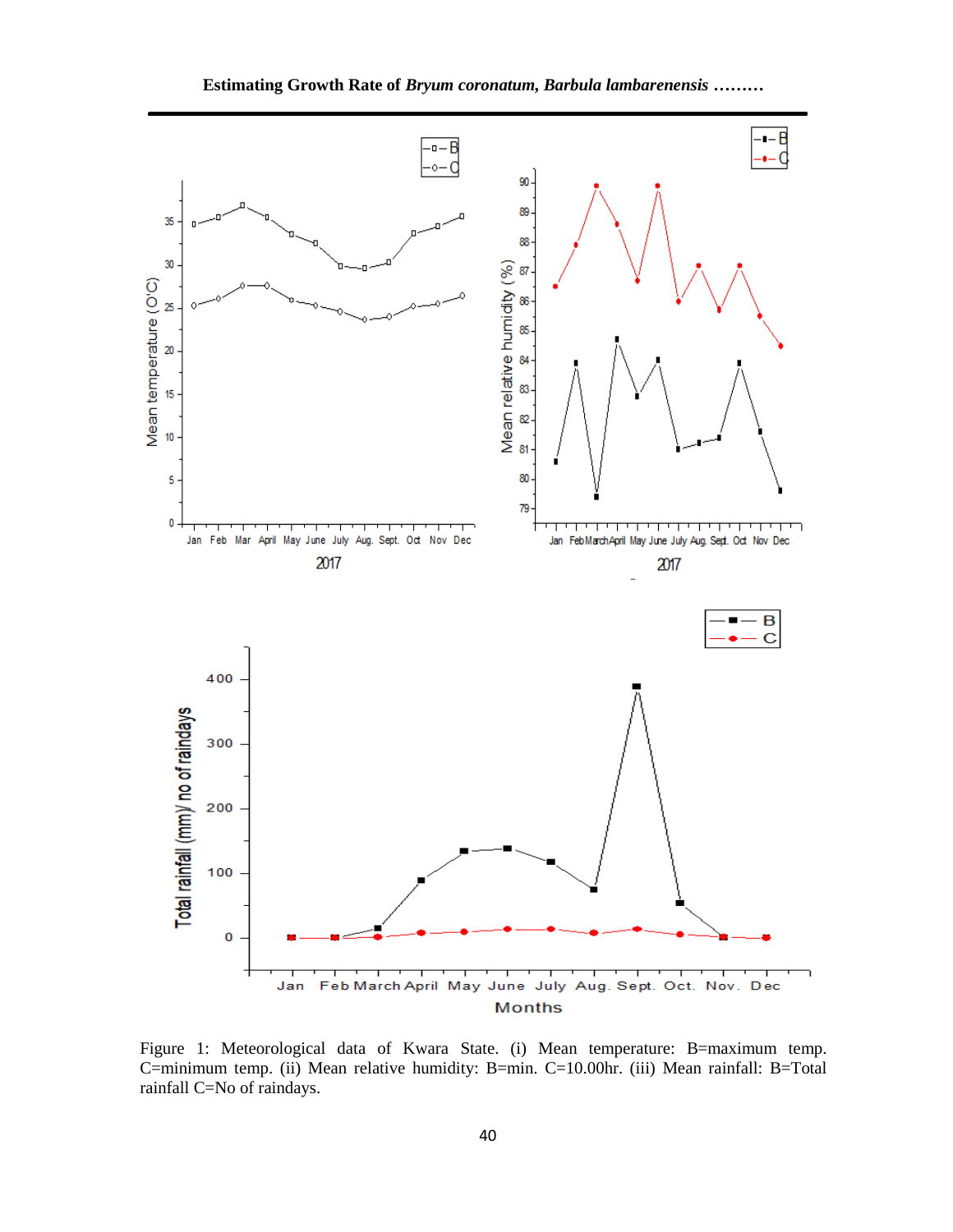## **Results**

The results of the mean incremental shoot height estimated for 240 shoots sampled from each of *Bryum coronatum* Schwaegr*, Barbula lambarenensis* (Hook) Jaegr *and Hyophila involuta* (Hook) Spreng showed that moss shoot height ranged between 1mm and 4mm and the growth rate varied among the species and habitats (Table 1). *Bryum coronatum* recorded the highest mean incremental shoot height of  $0.9\pm0.42$ mm-3.5 $\pm1.13$ mm per season followed by *Barbula lambarenensis* (0.2±0.04mm-2.1±1.60mm) and *Hyophila involuta* (0.2±0.07mm-1.4±0.14mm) during the period of study (Table 1). Luxuriant growth in shoot length occurs principally in June and July presumably as a result of continuing assimilation and storage of photosynthetic materials. A comparable cessation of shoot elongation was shown towards the end of growing season in October/November and immediately after the production of capsules.

The three mosses showed periodicity in growth, related to the rainy and dry seasons (Figure 2). The measurements made on 240 field grown stems of three acrocarpous mosses indicated that new shoots were first recorded in April coinciding with the commencement of the rainfall/ rainy period in the study area (Figure 1). Vegetative growth thus occurred principally from March to October with fast and luxuriant growth of the shoots occurring in the midst of rainy seasons (Figure 2).

The mean numbers of leaves of the three selected mosses are shown in Table 2. *Barbula lambarenensis* recorded the highest number of leaves (44) irrespective of the substrates followed by *Bryum coronatum* (21) and *Hyophila involuta* (17).

The results of the morphological measurements made on 240 samples showed that the species differed significantly in leaf blade length and blade width (Table 3). The

leaves of *Bryum coronatum* are longer than the leaves of *Barbula lambarenensis* and *Hyophila involuta* while *H. involuta* has the widest leaves closely followed by *Bryum coronatum* and *Barbula lambarenensis*  (Table 3). The differences in the leaf dimensions were statistically tested and found not to be significant at 5% level of probability. The differences in the leaf dimensions were statistically tested and found not to be significant at 5% level of probability.

The result of the Leaf Area (LA) of the moss leaves showed that *Bryum coronatum* and *Hyophila involuta* are more or less the same but slightly larger than *Barbula lambarenensis* numerically. However, these values are statistically the same. The smallest leaves are those of *Barbula lambarenensis*  (Table 3). The range of the leaf length of *Barbula lambarenensis* was 1.1-2.2mm with the leaf breadth range of 0.2-0.6mm. *Bryum coronatum* had a leaf length ranging between 1.2 and 2.7mm with the leaf breadth range of 0.2-0.7mm. The leaf length of *Hyophila involuta* was between 1.1 and 2.2mm with the breadth range of 0.2-0.6mm. The leaf area ranged between 0.11-5.7mm<sup>2</sup> (*Barbula lambarenensis*), 0.12-7.7 mm<sup>2</sup> (*B.*   $coronatum$  and  $0.11$ - $0.66$ mm<sup>2</sup> (*H. involuta*) as shown in Table 3.

The number of shoot per  $cm<sup>2</sup>$  varied among the selected mosses. *Hyophila involuta*  recorded the highest number of shoots per cm<sup>2</sup> with a mean average of approximately 132 shoots which was closely followed by *Barbula lambarenensis* and *Bryum coronatum* with an average of 99 and 62 shoots per  $\text{cm}^2$ , respectively (Table 3). The result of the mean Leaf Area Index (LAI) indicated that *Hyophila involuta* had the largest Leaf Area Index followed by *Barbula lambarenensis* and *Bryum coronatum* (Table 3).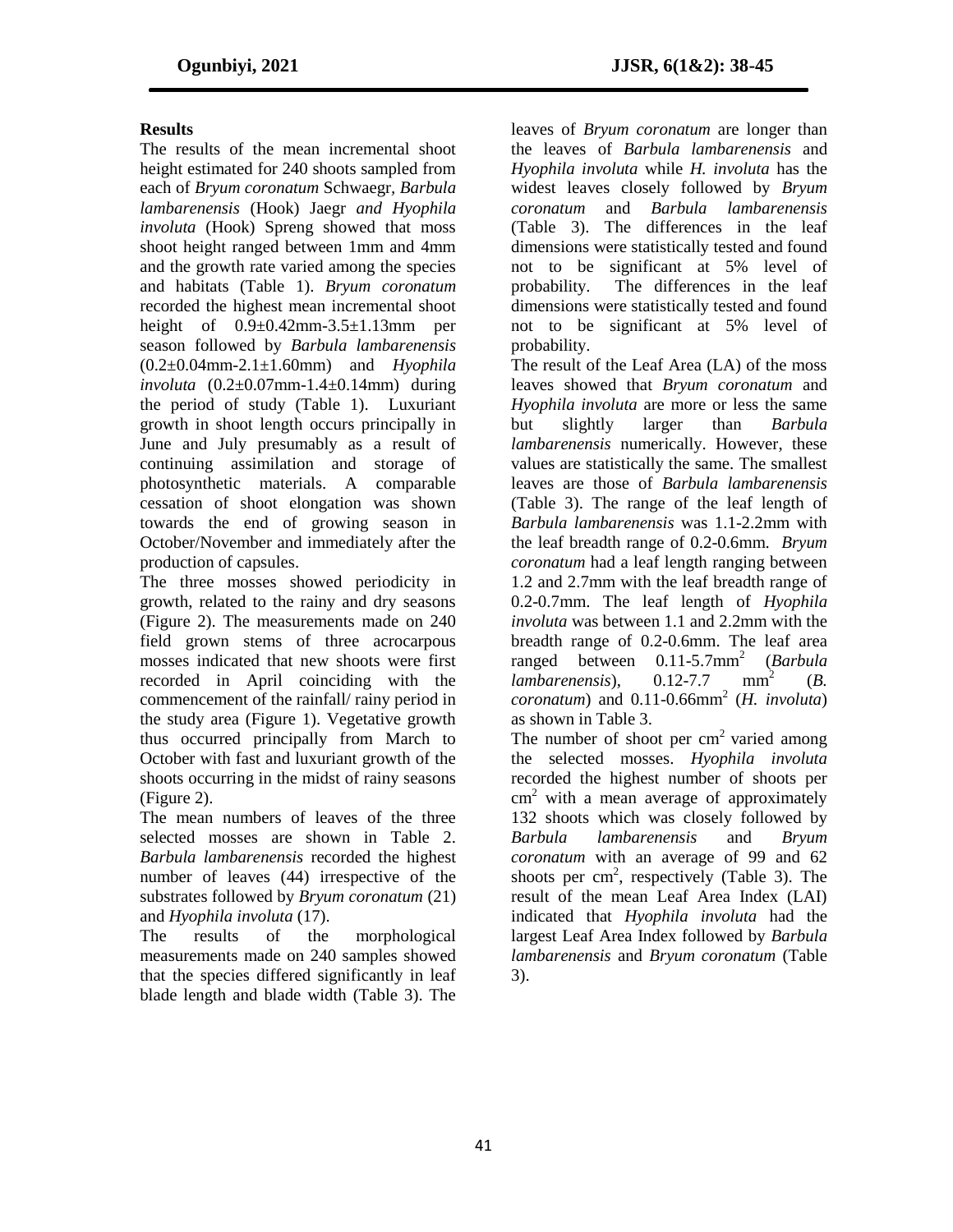| <b>Species</b>       | <b>Monthly increment (mm)</b> |                 |              |              |                |                  | <b>Mean</b> |
|----------------------|-------------------------------|-----------------|--------------|--------------|----------------|------------------|-------------|
|                      | April                         | May             | June         | July         | <b>August</b>  | <b>September</b> |             |
| Barbula              | $1.4 \pm 0.36$                | $1.3 + 0.22$    | $0.8 + 0.00$ | $2.1 + 0.43$ | $2.0 \pm 0.43$ | $0.2 + 0.04$     | $1.30$ mm   |
| <i>lambarenensis</i> |                               |                 |              |              |                |                  |             |
| <i>Bryum</i>         | $0.93 \pm 0.18$               | $1.00 \pm 0.46$ | $1.8 + 0.35$ | $3.5 + 1.13$ | $0.9 + 0.42$   | $2.1 + 1.60$     | $1.71$ mm   |
| coronatum            |                               |                 |              |              |                |                  |             |
| Hyophila             | $0.70 + 0.10$                 | $0.30 + 0.12$   | $1.4 + 0.14$ | $1.2 + 0.06$ | $0.5 + 0.25$   | $(12+0.07)$      | $0.72$ mm   |
| involuta             |                               |                 |              |              |                |                  |             |

**Table 1: Mean incremental shoot height (± SD.) of the three selected mosses**

**Table 2: Mean incremental number of leaves per shoot of the three selected mosses** 

| <b>Species</b> | Mean number of leaves per month (mm) |     |      |      |               |                  |  |
|----------------|--------------------------------------|-----|------|------|---------------|------------------|--|
|                | April                                | May | June | July | <b>August</b> | <b>September</b> |  |
| <b>Barbula</b> | 10                                   | 21  | 31   | 40   | 41            | 44               |  |
| lambarenensis  |                                      |     |      |      |               |                  |  |
| <i>Bryum</i>   | 6                                    | 11  | 12   | 13   | 19            | 21               |  |
| coronatum      |                                      |     |      |      |               |                  |  |
| Hyophila       | 6                                    | 10  | 11   | 11   | 15            | 17               |  |
| involuta       |                                      |     |      |      |               |                  |  |

**Table 3: Growth parameters: leaf length and leaf breadth, leaf area, number of shoots per cm<sup>2</sup> and Leaf area index**

| <b>Species</b> | <b>Variable</b>             | <b>Measurement on monthly basis</b> |                |                |                |                |                | <b>Mean</b> |
|----------------|-----------------------------|-------------------------------------|----------------|----------------|----------------|----------------|----------------|-------------|
|                |                             | April                               | May            | June           | July           | Aug.           | Sept.          |             |
| <b>Barbula</b> | Leaf length (mm)            | $1.1 \pm 0.1$                       | $2.2 \pm 0.12$ | $2.2 \pm 0.3$  | $1.9 \pm 0.3$  | $1.6 \pm 0.2$  | $1.9 \pm 0.1$  | 1.65        |
| lambarene      | Leaf breadth (mm)           | $0.2 \pm 0.02$                      | $0.2{\pm}0.1$  | $0.2 \pm 0.03$ | $0.6 \pm 0.04$ | $0.5 \pm 0.1$  | $0.6 \pm 0.03$ | 0.38        |
| nsis           | Leaf area $\text{(mm)}^2$ ) | 0.11                                | 0.12           | 0.22           | 0.57           | 0.4            | 0.57           | 0.33        |
|                | No of shoots/ $cm2$         | 90                                  | 95             | 98             | 105            | 100            | 106            | 99          |
|                | Leaf Area Index $(cm2)$     | 0.10                                | 0.11           | 0.22           | 0.60           | 0.40           | 0.60           | 0.34        |
| <b>Bryum</b>   | Leaf length (mm)            | $1.3 \pm 0.1$                       | $1.4 \pm 0.2$  | $2.3 \pm 0.2$  | $2.6 \pm 0.4$  | $2.7 \pm 0.1$  | $2.2 + 1.1$    | 2.07        |
| coronatum      | Leaf breadth (mm)           | $0.2 \pm 0.04$                      | $0.3 \pm 0.04$ | $0.4 \pm 0.2$  | $0.5 \pm 0.3$  | $0.5 \pm 0.1$  | $0.7 \pm 1.1$  | 0.43        |
|                | Leaf area $\text{(mm)}^2$ ) | 0.12                                | 0.21           | 0.46           | 0.65           | 0.68           | 0.77           | 0.48        |
|                | No of shoots/ $cm2$         | 59                                  | 60             | 61             | 62             | 60             | 68             | 61.7        |
|                | Leaf Area Index $(cm2)$     | 0.07                                | 0.13           | 0.28           | 0.40           | 0.41           | 0.52           | 0.30        |
| Hyophila       | Leaf length (mm)            | $1.1 \pm 0.2$                       | $2.0 \pm 1.0$  | $1.8 \pm 0.03$ | $1.8 + 0.2$    | $2.2+0.2$      | $1.9 \pm 0.3$  | 1.8         |
| involuta       | Leaf breadth (mm)           | $0.2{\pm}0.1$                       | $0.5 \pm 0.03$ | $0.3 \pm 0.01$ | $0.6 \pm 0.1$  | $0.6 \pm 0.01$ | $0.6 \pm 0.02$ | 0.47        |
|                | Leaf area $\text{(mm)}$     | 0.11                                | 0.5            | 0.27           | 0.54           | 0.66           | 0.57           | 0.44        |
|                | No of shoots/ $cm2$         | 124                                 | 129            | 130            | 134            | 138            | 135            | 131.7       |
|                | Leaf Area Index $(cm2)$     | 0.14                                | 0.65           | 0.35           | 0.72           | 0.91           | 0.77           | 0.59        |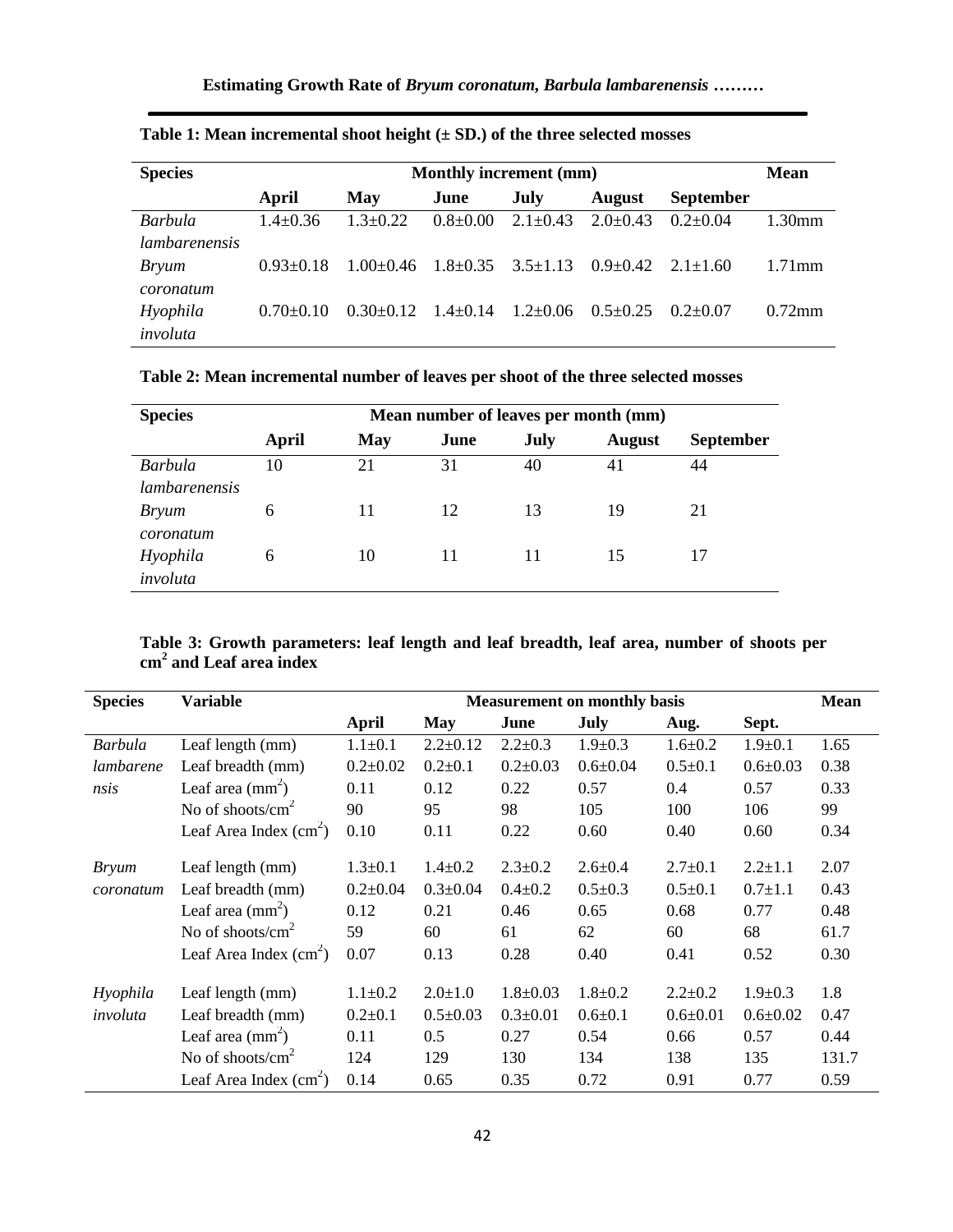#### **Discussion**

Mosses exhibit a significant growth potential when grown in a suitable substrate medium. The reasons are quite obvious, part of which include favourable conditions and suitable nutritional materials inherent in the medium of growth. The growth rates of mosses that vary among species and habitats could be attributed to the pattern of rainfall and variations in the microhabitats (Ogunbiyi, 2003). The high occurrence of bryophytes in the forest than the savanna or grassland areas could be attributed to the sensitivity of these plants to levels of moisture availability in the atmosphere which are lower in disturbed habitats due to less shade (Fatoba, 2001; Olarinmoye, 1974 and Tamm, 1964).

The three mosses show high and luxuriant growth potentials in all their natural habitats particularly those found near road side embankment and drainage where they presumably receive more moisture and hence exhibit more growth than others found on other substrates. This result compared favourably with the findings of Ogunbiyi (2003) and Tamm (1964) that maximum growth often occurs beneath spruce tips where precipitates often exceed that in the open field. The incremental growth rate of moss species reported in this study further confirmed the slow growing nature of mosses. The inability of mosses to compete with higher plants for nutrients is partly due to their slow growing nature (Fatoba, 1997 and Oyesiku, 2012). Longton (1982) attributed the slow growth rate in mosses to the presence of free living haplophase which raises the potential problem of sheltering recessive genes.

Although the amount of shoot elongation varied considerably from species to species, the pattern of growth throughout the year is similar in each species. The new gametophytes that are common at the end of April shows that the protonemal stage must have developed earlier coinciding with a period of occasional rainfall or moisture availability (Ogunbiyi, 2020 and Olarinmoye, 1974). The main phase of shoot elongation that takes place from March or April to

October or November coincides with the period of moisture availability that permits growth. The growth pattern recorded in this study is essentially similar to that previously reported for mosses, *Trichosteleum papillosum* and *Thuidium gratum* in the tropical rainforest (Fatoba, 2001). The growth of bryophytes is generally assumed to be directly proportional to the total duration of the wet state (Proctor, 1972). The intimate dependence on water together with their physiological and ecological traits is reflected in the distributions of the bryophytes with their highest species diversity and abundance found at higher latitudes and altitudes and in temperate regions.

The growth rate of these mosses increased as their habitat moisture content increased and vice versa. The coincidence of the commencement of growth stages of these mosses and total rainfall cum raindays observed in this study indicate a relationship between growth and rainfall particularly water. This observation is in agreement with the findings of Fatoba (2001) in his study on *Trichosteleum papillosum* and *Thuidium gratum* in the tropical rainforest. The rates of drying and length of active periods are influenced by the spatial organization of individual species within the colony, leading to correlation between growth form and habitat. Apparently, physiological activity is prolonged where shoot density is high, because evaporative water loss is reduced (Proctor, 1982) and growth is therefore often best in dense stands (Bates, 1988; Okland and Okland, 1996).

In mosses, the numbers of leaves per shoot increase with incremental growth rates, but the growth rates do not necessarily determine the size of the leaves as in higher plants. The variation in the leaf sizes could be attributed to the inherent genetic characteristics of each moss species. Although there may be inherent differences in abundance of leaves among plants within the species in nature, substrate characteristics may in part strongly affect the number of leaves produced. The suitability of substrate where the mosses grow to a large extent determine the growth performance of the plant and hence the number and size of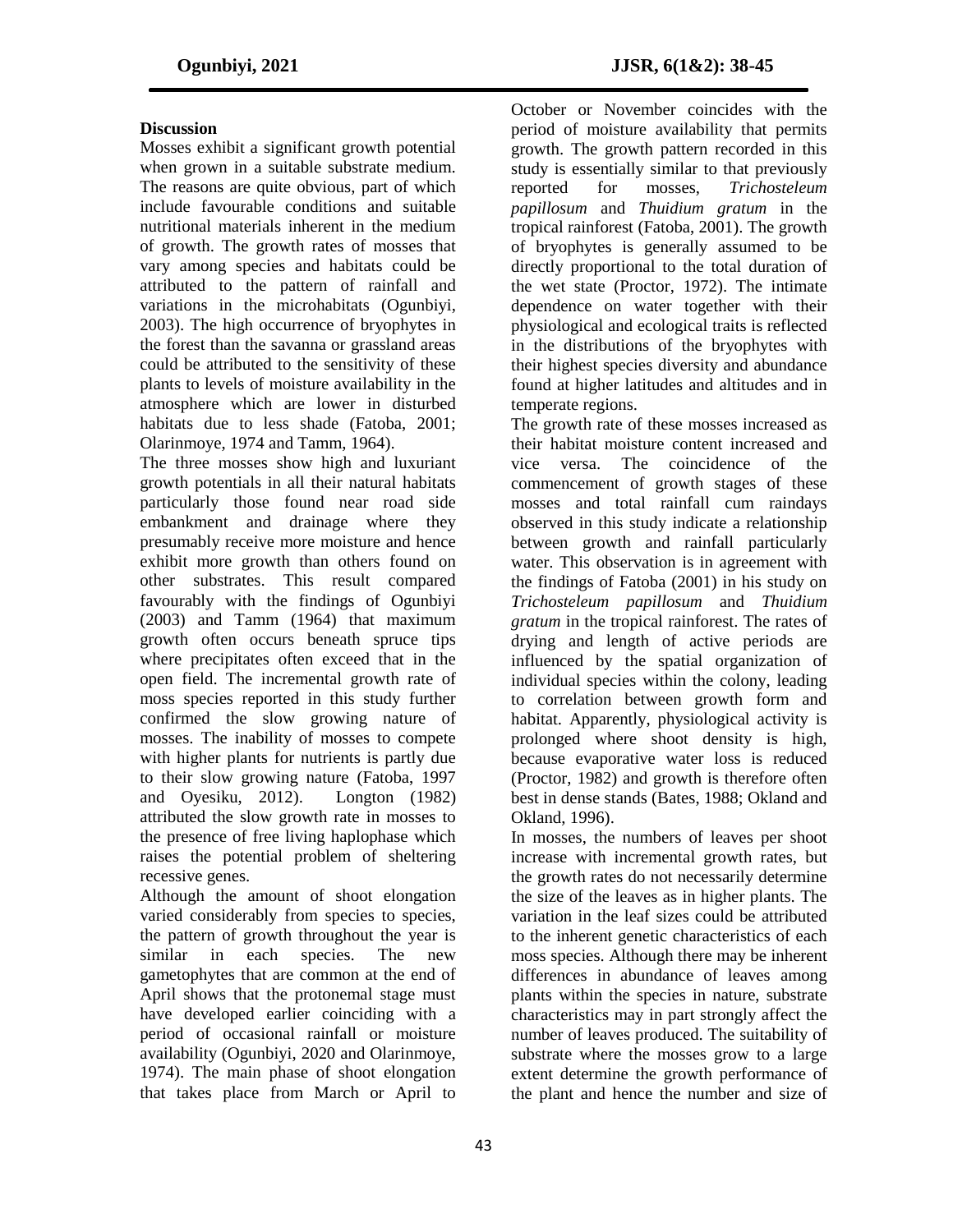the leaves. This is in agreement with the findings of Shaw (1990) who attributed the variation in gametophytic leaf dimensions among the mosses in nature to both genetic and environmentally induced factors.

The total area of living leaves within a unit area of the moss tufts strongly influence the humidity and temperature of the soil (substrate) by intercepting precipitation needed for growth and reproduction. This observation is in agreement with the findings of many authors that leaves of mosses aid water retention (Bayfield, 1973; Gimingham and Smith, 1971) thereby facilitating growth. Moss tufts may also be significant from a geological stand point: the extensive leaf surfaces remove carbon dioxide from the atmosphere (Simon, 1987). The appearances of mosses are often very different when wet and dry: in the dry state, they expose much less leaf area. A large leaf area seems to be an effective adaptation to the high carbon dioxide concentration close to the ground surface especially within moss tufts (Simon, 1987). This is favourable for intense photosynthesis provided that adequate sunlight is available. This result is in agreement with the findings of Fatoba and Ogunbiyi (2006) who reported that autotrophic plants are directly affected by the intensity of light which drives photosynthesis and provide the necessary ingredients for plant growth and development.

The differences observed in the moss Leaf area indices in this study shows that Leaf Area Index (LAI) is more dependent on the number of shoot per  $\text{cm}^2$ . This agrees with the report of Simon (1987) that leaf area indices vary among moss species. It is likely that the tufts strongly influence the humidity and temperature of the substrate by intercepting precipitation.

Height measurements, for acrocarpous moss species, and the use of thread to assess shoot elongation, proved to be reliable method of assessing growth in bryophytes. This study has provided the first long term growth measurements for mosses in guinea savanna, confirming that moss shoots grow extremely slow, elongating between 1mm and 4mm annually. The growth potential of a species determines its degree of success in a particular environment.

#### **Acknowledgements**

The author wishes to thank Prof. P.O. Fatoba of Plant Biology Department, University of Ilorin for his guidance and for reading through this manuscript. The National Centre for Agricultural Mechanisation (N.C.A.M.), Ilorin who supplied meteorological data of Kwara State is gratefully acknowledged.

### **References**

- Bates, J.W.(1988).The effective of shoot spacing on the growth and branch development of the moss *Rhytidiadelphus triquetrus*. *New Phytologist*, 109: 499-504.
- Bayfield, N.G.(1973).Notes on water relations of *Polytrichum commune* Hedw. *Journal of Bryology*, 7:607- 617.
- Fatoba, P.O. (1997). Nutrient status of stem flow in relation to the mineral nutrition of corticolous mosses and epiphytic flora in a tropical rain forest of south western Nigeria. *Bioscience Research Communication,* 9(1): 53-58.
- Fatoba, P.O. (2001). Preliminary observation on the growth performances of *Trichosteleum papillosum* and *Thuidium gratum* in the tropical rainforest. *Nigerian Journal of Botany,*  14:1-6.
- Fatoba, P.O. and Ogunbiyi, B.O. (2006).Chlorophyll accumulation in three species of acrocarpous mosses. *Nigerian Journal of Pure and Applied Science*, 21*:*1955-1959.
- Gimingham, C.H. and Smith, R.I.L. (1971).Growth form and water relations of mosses in the Maritime Antarctic. *British Antarctic Survey Bulletin*, 25:1-21.
- Longton, R.E. (1982). The biosystematic approach to bryology. *Journal of Hattori Botanica Laboratory,* 53:1-19.
- Ogunbiyi, B.O. (2003). *Spore germination and growth performance of Barbula lambarenensis, Bryum coronatum and*